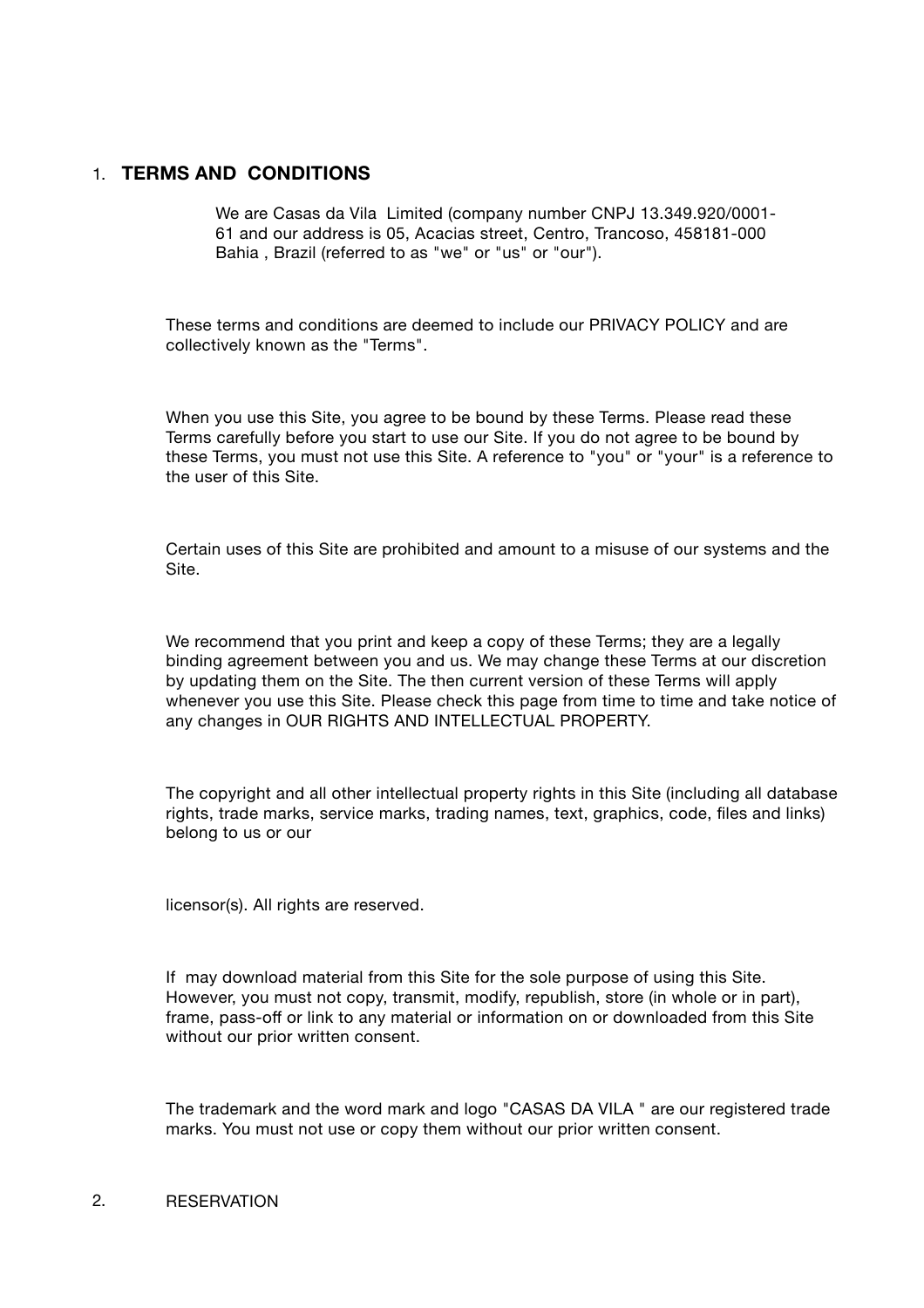#### About Booking Children

We do charge extra for a rollaway bed or a crib (depending upon age) available for children. This extra charge is not displayed by the hotel to appear with the list of available rates offered. In order to make sure that you see the exact rate that you will be charged for an accommodation for more than 2 adults in one home, except Casa Dende and Casa Grande, it is best to email us at customer service with your dates and the ages of your children. We will be happy to confirm rates and availability for you.

#### Deposit & Cancellation Policy

The total reservation cost plus tax is required to confirm your reservation as described by the Cacellation Policy of Casas da Vila.

 if a cancellation is made more than 30 days before the arrival date a 30 % fine is applied and 70 % hotel credit voucher in Class W rate "CWR" will be issued to be used in a year term except New Year season .

 in line with CASAS DA VILA cancelation Policy On a later cancellation, or early checkout, the payment is nonrefundable.

#### Pets

Pet dogs are welcome in a limited number of guest rooms and cottages (you must ask for a "Pet Unit") for a \$20 per night, up to \$60 fee, which will be added to your room rate upon arrival. Pets are not allowed on furniture or beds. Pet owners are responsible for any damage caused by their pet inside or outside of the unit. Pets must be leashed at all times.

3. Transfer Cancellation : Cars / Vans / Benz /

Date Condition

+ 3 business days before Transfer date Refund will be made Deduct 7% Banking Fee Less than 2 business days or No-show No refund

\* There will be 7% banking and handling fees.

\* For authentication purposes, only written cancellation notices (e-mail or fax) will be accepted

PAYMENT TERMS AND CONDITIONS

As a condition of your use of this Website, you warrant that

(i) You are at least 18 years of age,

(ii) You possess the legal authority to create a binding legal obligation,

(iii) You will use this Website in accordance with this Agreement,

(iv) You will only use this Website to make legitimate reservations for you or for another person for whom you are legally authorized to act.

(v) All information supplied by you on this Website is true, accurate, current and complete.

You authorize Casasdavila.com to book reservations for the total reservation price, which includes the room rate displayed on the Website, plus tax recovery charges, and service fees. You agree that your credit card will be charged by Casasdavila.com for the total reservation price. Upon submitting your reservation request you authorize Casasdavila.com to facilitate hotel reservations on your behalf, including making payment arrangements with hotel suppliers. Note that any incidental charges will be assessed directly to you by the hotel upon check-out. Examples: Laundry, van services, Phone Calls, Room Service and Bistro charges if the case.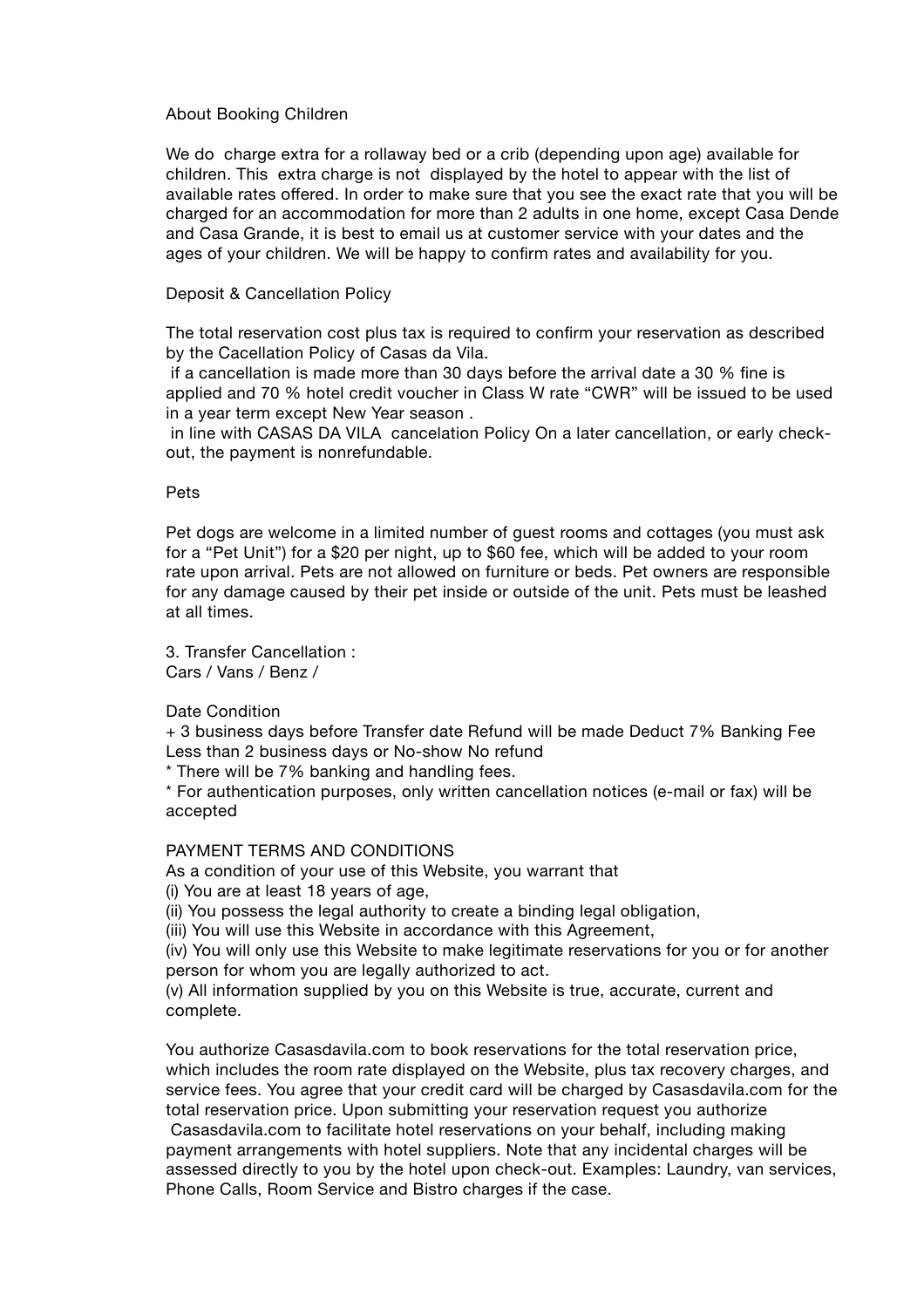## 3. YOUR OBLIGATIONS AND CONDUCT

You accept that you are solely responsible for ensuring that your computer system meets all relevant technical specification necessary to use this Site and that your computer system is compatible with this Site.

You must not misuse our system or this Site. In particular, you must not hack into, circumvent security or otherwise disrupt the operation of our system and this Site, or attempt to carry out any of the foregoing. This includes introducing viruses, trojans, worms, logic bombs or other material which is or could be malicious or technologically harmful.

You must not use or attempt to use any automated program (including, without limitation, any spider or other web crawler) to access our system or this Site, or to search, display or obtain links to any part of this Site, other than the home page at www.casasdavila.com unless the automated program identifies itself uniquely in the User Agent field and is fully compliant with the Robots Exclusion Protocol (a "Permitted Program"). Any such use or attempted use of an automated program (other than a Permitted Program) shall be a misuse of our system and this Site. Obtaining access to any part of our system or this Site by means of any such automated programs (other than a Permitted Program) is strictly unauthorised.

You must not include links to this Site in any other Site without our prior written consent. In particular (but without limiting the foregoing) you must not include in any other Site any "deep link" to any page on this Site. You may link to our home page at www.casasdavila.com provided that you do so in a way that does not (in our reasonable opinion) damage our reputation or expose us to risk. We reserve the right to withdraw linking permission without notice and without giving a reason.

You must not upload or use inappropriate or offensive language or content or solicit any commercial services in any communication, form or email you send or submit, from or to the Site.

Whenever you make use of features that allow you to upload content to our Site, or to make contact with other users via our Site, you must comply with the content standards set out in these Terms. Please see clause 4 below. You warrant that any such contribution does comply with the standards mentioned in clause 4 and you will be liable to us and indemnify us against any breach of this warranty.

# 4. **INTERACTIVE SERVICES AND CONTENT**

All content that you upload to our Site will be considered non-confidential and non-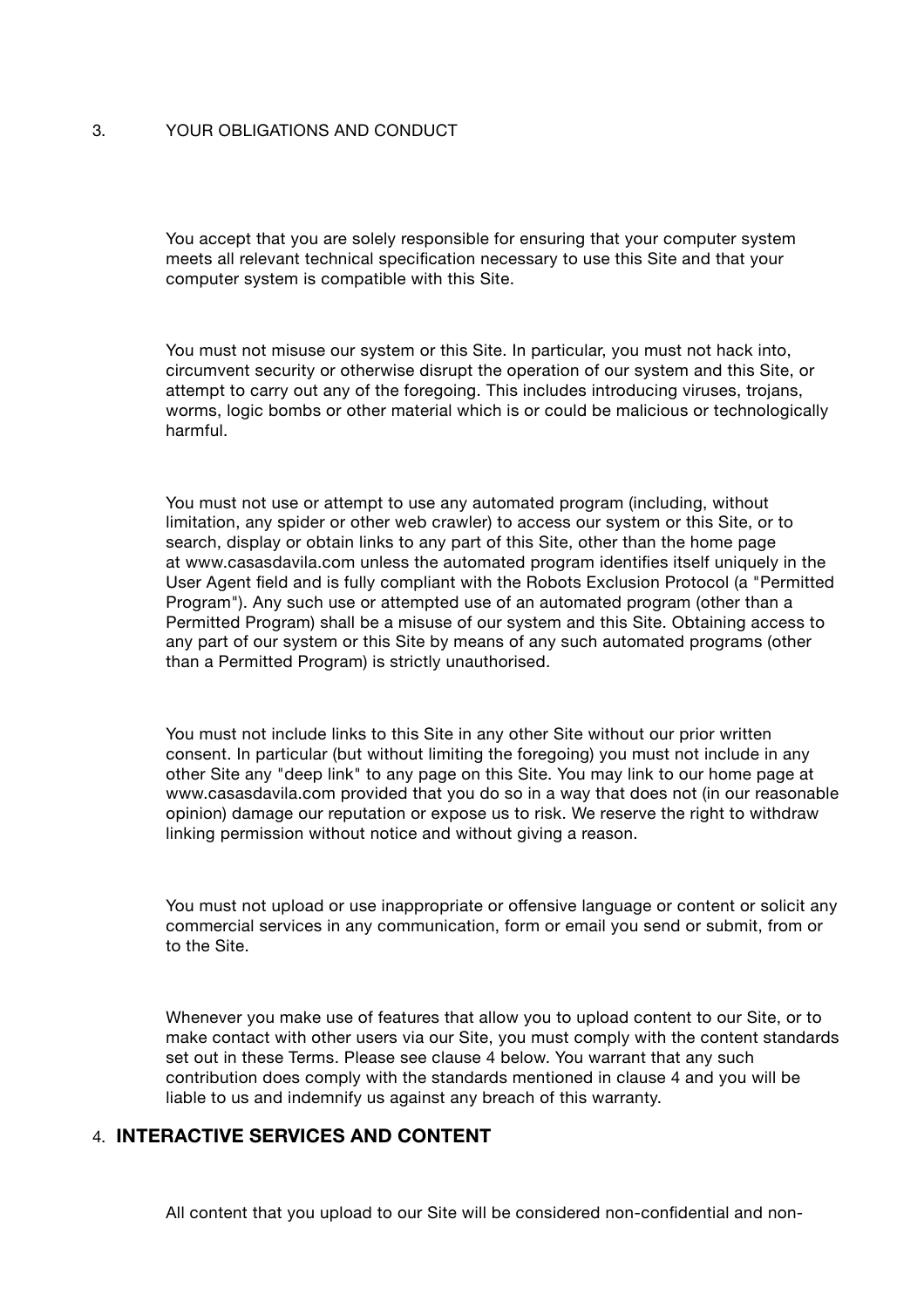proprietary and we have the right to use, copy, distribute and disclose to third parties any such content for any purpose. We also have the right to disclose your identity to any third party who claims or alleges that content posted or uploaded by you to our Site breaches that third parties legal rights.

The views expressed by users on our Site do not represent our views or values.

All content that you upload to our Site must:

Be accurate (where you state facts);

Be genuinely held (where you state opinions); and

Comply with the applicable law of the country from which they were posted.

Your content must not:

Contain any material which is defamatory of any person;

Contain any material which is obscene, offensive, hateful, discriminatory, unethical, immoral or inflammatory; or

Contain any material which does or could potentially infringe the intellectual property rights of a third party.

We will determine in our discretion whether there has been a breach of this clause 4. Where a breach of this policy has occurred we may take such action as we deem appropriate. This action may include the following:

immediate, temporary or permanent withdrawal of your right to use our Site;

immediate, temporary or permanent removal of any posting or material uploaded by you to our Site;

further legal action against you; and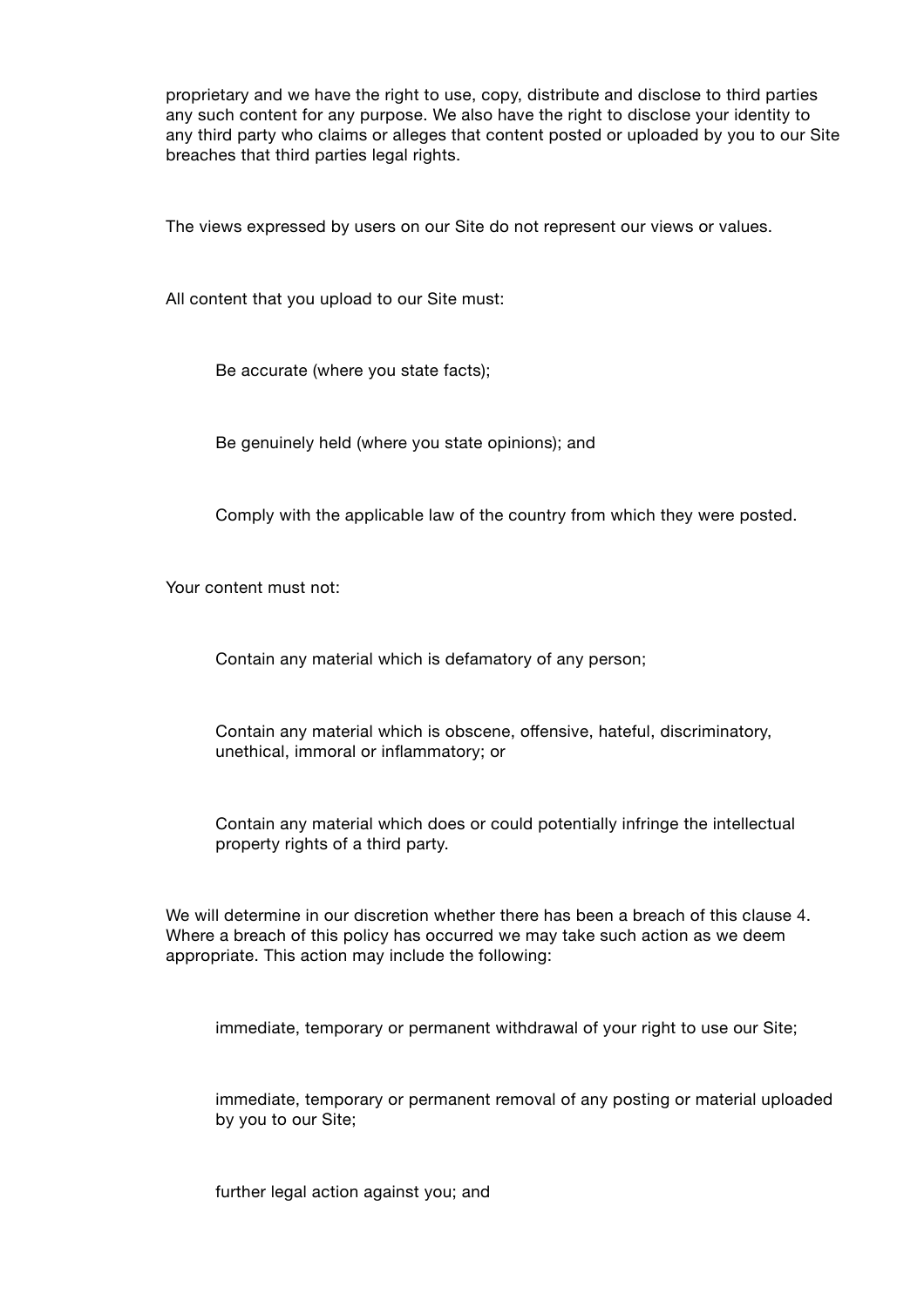disclosure of such information to law enforcement or authorities as we reasonable feel necessary.

In addition to all of our rights set out above, we reserve the right to take down any content that you upload to our Site at any time without notice and without having to give a reason.

#### 5. REGISTRATION

To receive details of properties on this Site, you must submit a completed registration form to us. At our discretion, we may refuse your application for registration. If we accept your application for registration, we will confirm this by sending you an email containing your account ID.

Each registration is for a single user only. You must not share your username and password with any other person or with multiple users on a network.

You undertake that all information provided by you for the purposes of registering with us is accurate and complete.

You accept sole responsibility for all use of and for keeping secret any account ID and password that may have been given to you or chosen by you for use on this Site. You will notify us immediately of any unauthorised use of them or any other breach of security of this Site of which you become aware.

## 6. **BARRING FROM THE SITE**

We reserve the right to bar users from this Site and/or restrict or disable their access or use of any or all elements of our services, on a permanent or temporary basis at our sole discretion. Any such user shall be notified and must not then attempt to use this Site under any other name or through any other user.

## 7. WARRANTY!

Whilst we endeavour to ensure that any material available for downloading from this Site is not contaminated in any way, we do not warrant that such material will be free from infection, viruses and/or similar code.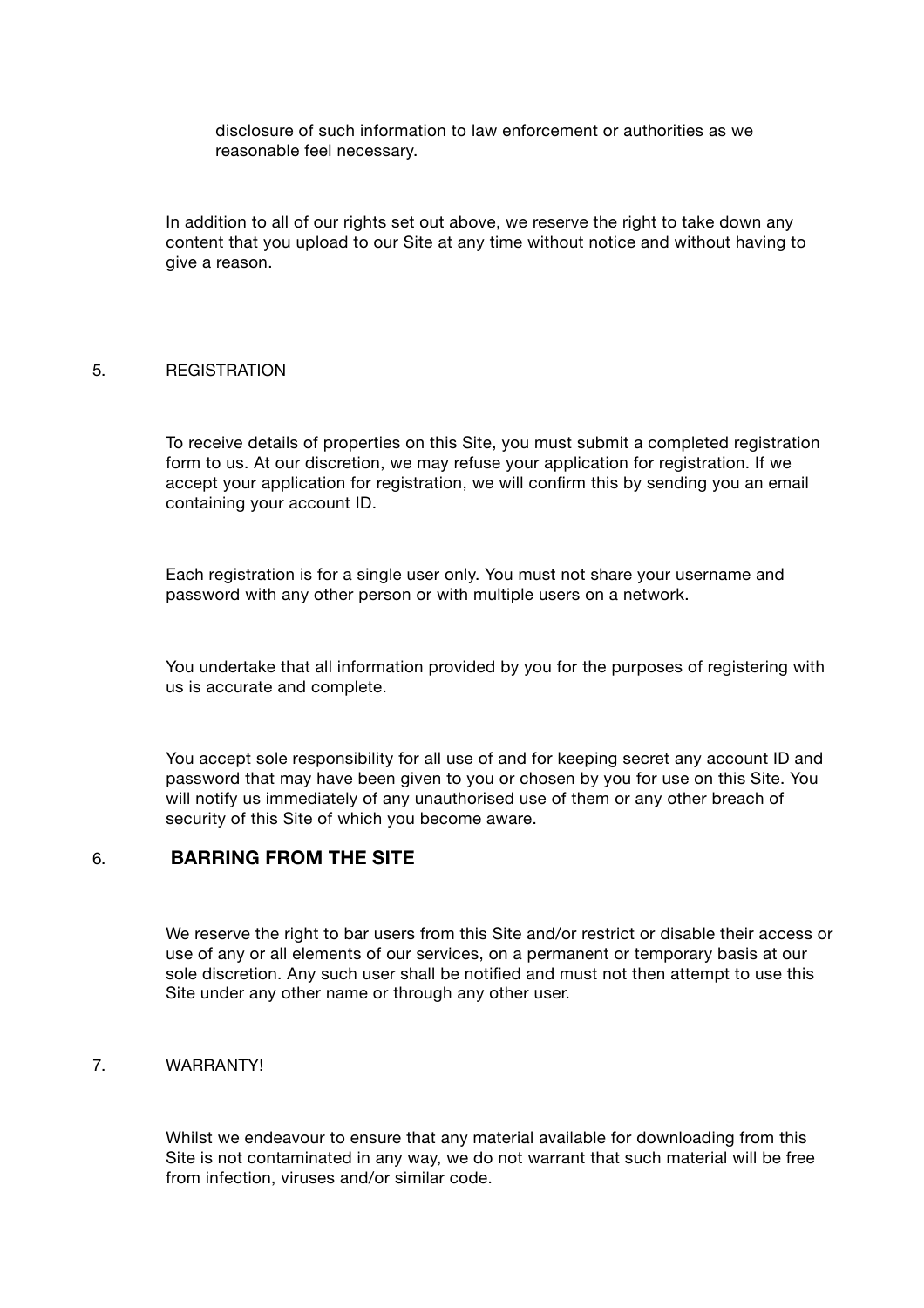Due to the nature of software and the internet, we do not warrant that your access to, or the running of, this Site will be uninterrupted or error free. We may suspend, withdraw, discontinue or change all or any part of our Site without notice. We shall not be liable if we cannot process your details due to circumstances beyond our reasonable control.

The information provided on this Site is for general interest only and does not constitute specific advice.

We make no warranties or representations that the property information on this is the case.Site is correct, accurate or up-to-date.

We make no warranty or guarantee that the Site or information available over it complies with laws other than those of England.

To the extent permitted by law, we exclude all conditions, warranties, representations or other terms which may apply to our Site or any content on it, whether express or implied.

## 8. **LIABILITY**

Nothing in these Terms will be deemed to exclude our liability to you for death or personal injury arising from our negligence, or for fraudulent misrepresentation.

We will not be liable for any failures due to software or Internet errors or unavailability, or any other circumstances beyond our reasonable control.

We do not accept any liability for loss of your password or account ID caused by a breakdown, error, loss of power or otherwise caused by or to your computer system.

We may put in place such systems as we from time to time see fit to prevent automated programs being used to obtain unauthorised access to our system and this Site. You are not permitted to use automated programs for such purposes and any such use or attempted use by you of such automated programs is at your own risk. Subject to clause 8.1, we shall not be liable to you for any consequences arising out of or in connection with any such use or attempted use of automated programs to obtain unauthorised access to our system or this Site.

We will not be liable to you for any loss or damage, whether in contract, tort (including negligence), breach of statutory duty or otherwise, even if foreseeable, arising under or in connection with: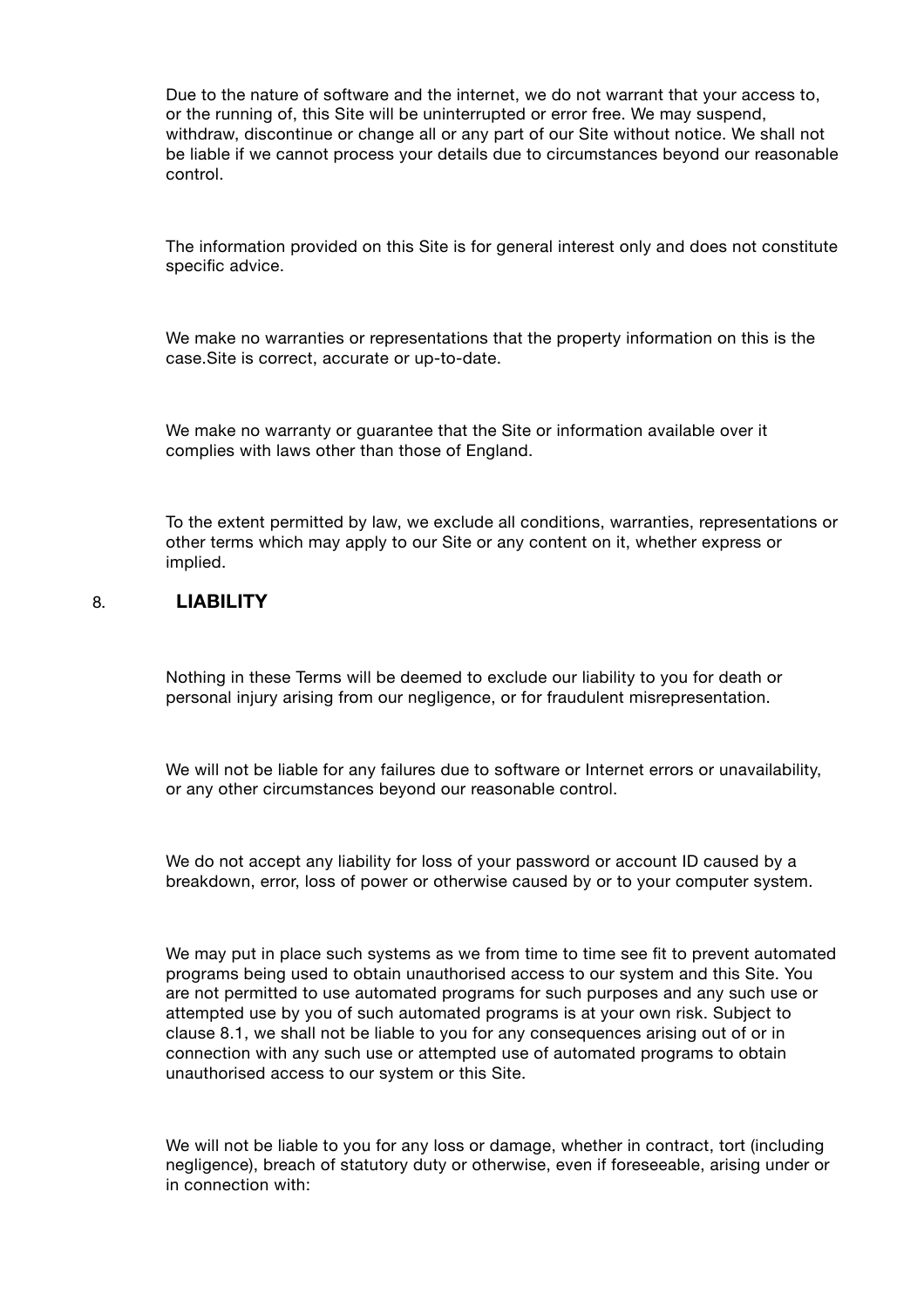Use of, or inability to use, our Site; or

Use of or reliance on any content or information displayed on our Site.

If you are a business we shall not be liable to you for:

any indirect, consequential, special or punitive loss, damage, costs and expenses;

loss of profit;

loss of business;

loss of reputation;

depletion of goodwill; or

loss of, damage to or corruption of data.

If you are a consumer, please note that we only provide our Site for domestic and private use. You agree not to use our Site for any commercial or business purposes and we have no liability to you for any loss of profit, loss of business, business interruption or loss of business opportunity.

We will not be liable for any loss or damage caused by a virus, distributed denial of service attack or other technologically harmful material that may infect your computer equipment, computer programmes, data or other proprietary material due to your use of our Site or to your downloading of any content on it, or any website linked to it.

When you use the "contact forms" on this Site to enquire about a property, your details (including your email address) will be sent by email directly to the estate agent, landlord or developer marketing the property or properties that you are enquiring about. We do not accept any liability for any subsequent communications that you receive directly from that estate agent, landlord or developer.

# 9. **NOTICES**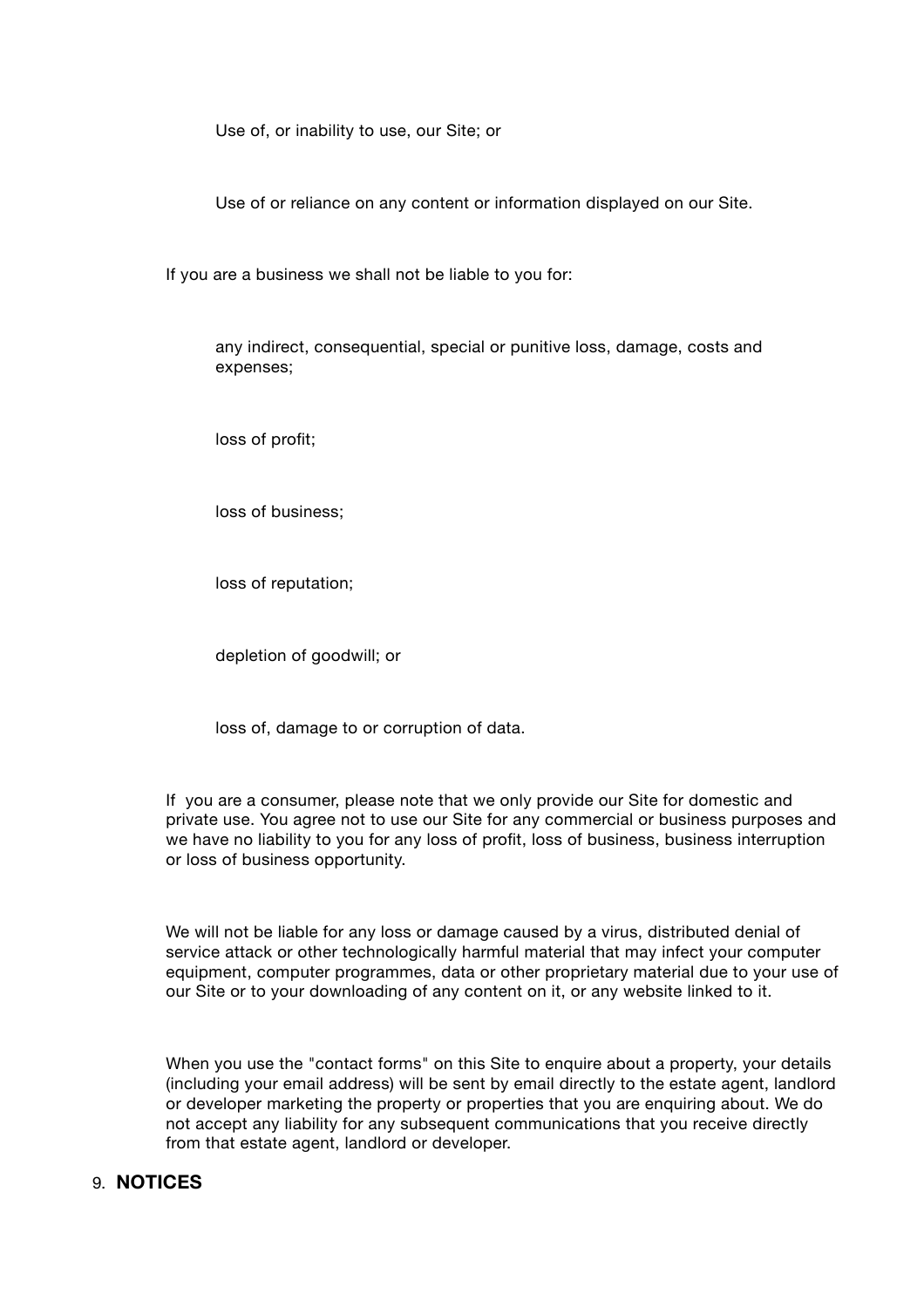All notices shall be given to us, by email at customersupport@rightmove.co.uk or by post to our address provided at the beginning of these Terms.

If you have registered to use our services then we may serve a notice on you by email at the email address provided to us at the point of registration.

All notices sent by email will be deemed to have been received on the day that they are sent or, if sent on a national holiday in England or on a Saturday or Sunday, the next working day following the day on which the email was sent. All notices sent by post will be deemed to have been received 3 working days after the date of posting.

### 10. **CUSTOMER FEEDBACK AND QUALITY**

We try to ensure that all customer feedback is dealt with fairly and consistently, and is properly recorded. We welcome any suggestions that you make about how we may improve our service. Please write to us at Customer Services, Casas da Vila, , using the address provided at the beginning of these Terms or contact us here We aim to acknowledge all customer feedback.

Phone calls directed to or from our advertisers,which include, but are not restricted to, third party estate agents, developers and landlords may be recorded for training and monitoring purposes.

## 11. **GENERAL**

We may from time to time change the content of this Site or suspend or discontinue any aspect of this Site, which may include your access to it. Any amendments to these Terms will be made available.

We may revise these Terms at any time by amending this page. Please check this page from time to time to take notice of any changes we made, as they are binding on you.

If you are a business user, these Terms are the whole agreement between you and us. You acknowledge that you have not entered into this agreement in reliance on any warranty or representation made by us (unless made fraudulently).

If a court decides that any part of these Terms cannot be enforced, that particular part of these Terms will not apply, but the rest of these Terms will. A waiver by a party of a breach of any provision shall not be deemed a continuing waiver or a waiver of any subsequent breach of the same or any other provisions. Failure or delay in exercising any right under these Terms shall not prevent the exercise of that or any other right. You may not assign or transfer any benefit, interest or obligation under these Terms.